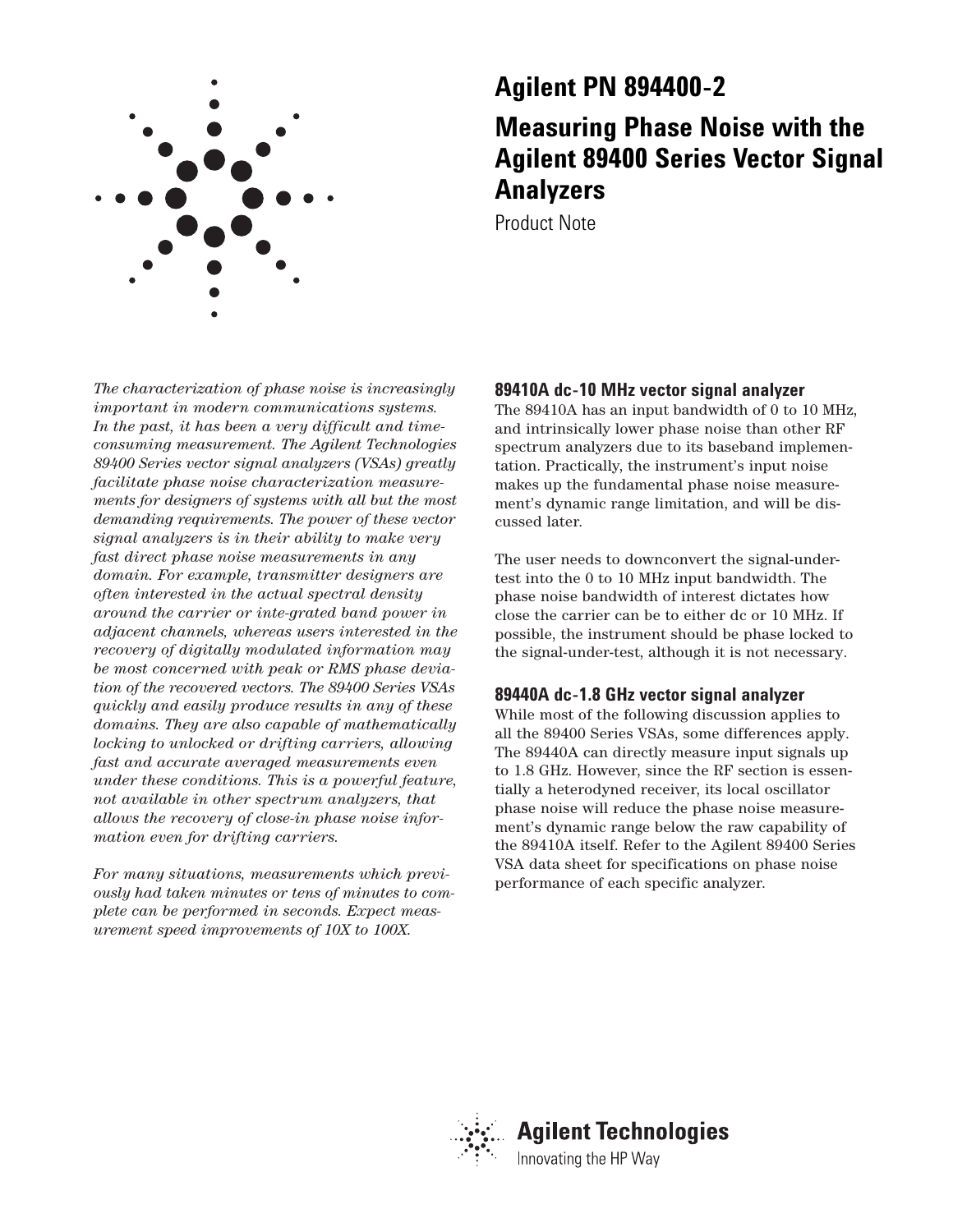## **Direct** *L(f)* **measurements**

*L(f)*, the *single-sided phase noise density* in units of dBc/Hz, is a common phase noise measurement. In the 89400 Series VSAs, *L(f)* is facilitated by trace math and/or an Instrument BASIC program to normalize the noise density to carrier power, and as with all measurements the instrument performs *very* fast averaging for *very* accurate noise measurements. In fact, the 89400 Series VSAs produce complete spectral results for 401 frequency points with averaging in less time than traditional spectrum analyzers take to measure noise density for a single frequency point using noise markers.

Using the instrument's built-in trace math, define a function  $F1 = PSD/K1$ , where  $K1=10$  ((carrier power in dBm)/10). (This is easily automated using an I-BASIC program). This function is the desired result  $\mathcal{L}(f)$ , assuming the noise density is dominated by phase noise rather than AM or input noise. The  $\mathscr{L}(f)$  is generally understood to be the frequency offset from the carrier frequency. Figure 1 shows an example of this measurement; although the annotation shows units of dBm/Hz, the actual units are dBc/Hz due to the normalization to carrier power.

If the signal-under-test is unlocked and drifting too much to make a satisfactory averaged measurement, an alternate method is to use an 89400 Series VSA with demodulation and auto-carrier functions. See "Phase Perturbation Measurements" later in this note.

#### **Adjacent-channel power measurement**

This is an important variation of the phase noise measurement. The 89400 Series VSAs have an explicit "C/N" feature which accomplishes the adjacent-channel power measurement in cases where the carrier is distinguishable as a single tone.

In cases where the carrier is heavily modulated or defined over a frequency band, trace math solves the problem. Again let  $F1 = \text{PSD/K1}$ , where  $K1 = 10^{((\text{carrier power in dBm})/10)}$ , but this time carrier power is measured using band-power markers. The entire measurement can be executed with a single keystroke using an I-BASIC program. Figure 2 shows an example of this measurement.



**Figure 1.** *L(f)* **measurement**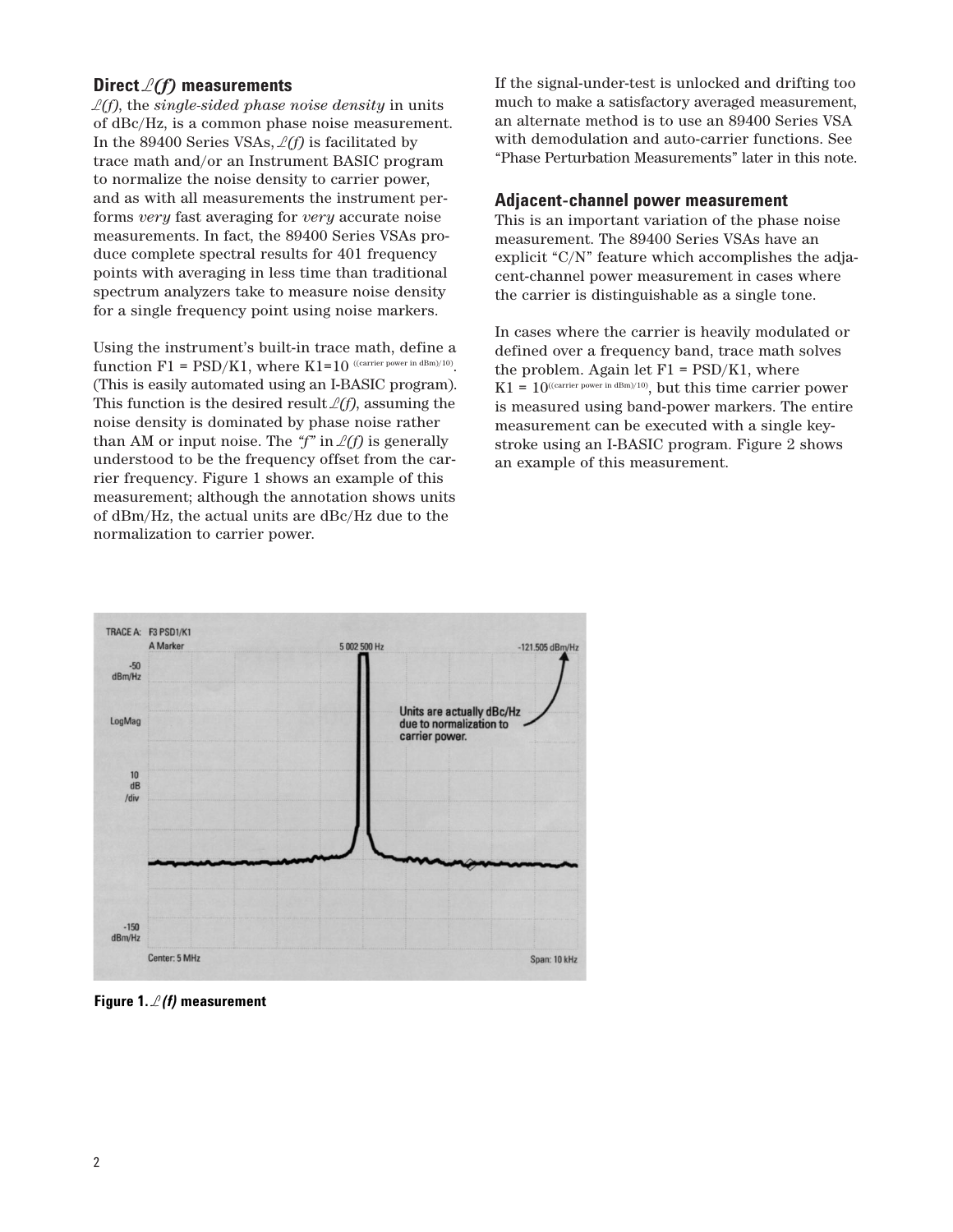### **Phase perturbation measurements**

Phase perturbation measurements include phase jitter, time jitter, phase deviation, peak-phase deviation, and RMS-phase deviation. They all refer to the phase or time deviation from ideal of the *information*, due to phase noise or phase distortions in the system. The 89400 Series VSAs greatly facilitate these measurements with demodulation and time-domain features.

Select PM Demodulation for the instrument mode. If the signal-under-test is not phase locked to the VSA, simply turn Auto-Carrier on ("Phase and Frequency" PM auto type). This built-in function mathematically phase-locks the signal to the instrument. Note that this causes the lowest two demodulated frequency points to be invalid due to the phase-servo effect of the Auto-Carrier function. (Phase-locking with hardware phase-lock loops implicitly does the same thing, although it is less obvious in the measurement.) When possible, physically phase-lock the signal to the instrument using the external reference input and change "PM auto type" to "Phase"; then the measurement itself will be valid over the entire demodulated frequency span.

The Auto-Carrier function can also handle the problem of drifting carriers, even when using averaging (use "Phase and Frequency" PM auto type). Close-in phase noise can be accurately measured despite the drifting carrier, even with averaging. The only limitation is that a severely drifting carrier can result in desired noise sideband information falling out of the measurement span. For instance, if the carrier drifts ±5% from the specified center

frequency during the measurement, then 5% of each end of the spectrum drifts out of the measurement span and will not be correctly demodulated. This would correspond to the upper 10% of the demodulated frequency span being invalid.

A typical measurement situation is illustrated in Figure 3. The top trace shows the phase-demodulated power spectral density (PSD), while the bottom trace shows the time waveform of the demodulated information (in this case, noise). Considerable information can be obtained directly from this measurement:

- Peak-phase deviation during a given period is read directly from the time trace.
- RMS-phase deviation is obtained by applying band-power markers to the time trace.
- Frequency selective determination of RMS phase deviation is obtained by applying band-power markers to the PSD trace.
- Variance of the measurement is reduced by averaging the PSD trace.
- Measurements are presented in any engineering unit of interest: degrees or degrees<sup>2</sup>, radians or radians<sup>2</sup>, normalized per Hz or  $\sqrt{Hz}$ , etc.
- Time gating can be applied to the time trace to produce time-selective frequency spectra, for cases where the demodulated information is not necessarily stationary.



**Figure 2. Agilent channel power**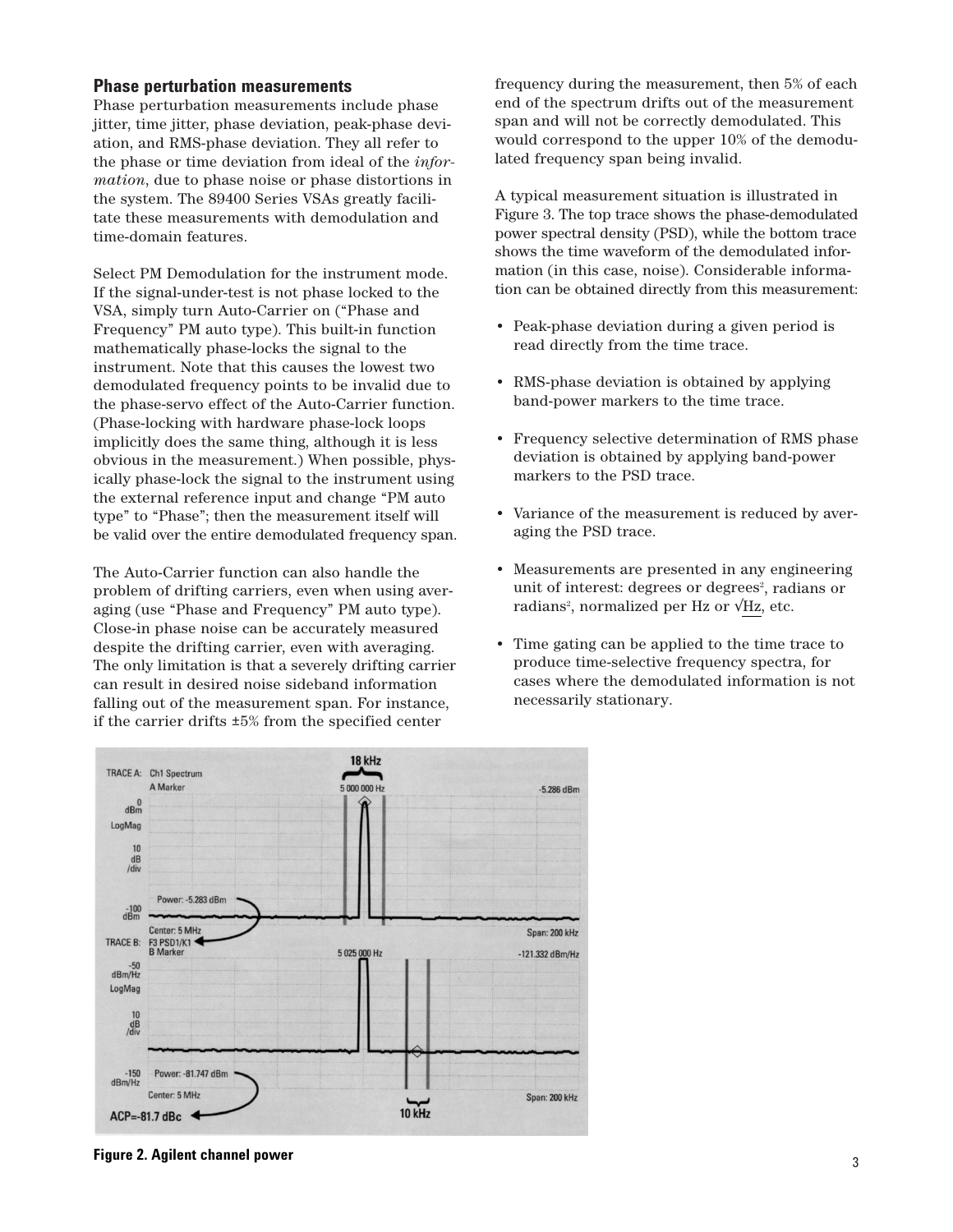In addition, measurements can be paused at any time, and any or all of the above features applied after the fact to the data record. By now, it is probably clear that the features in the Agilent 89400 Series VSAs provide unprecedented measurement speed and ease of use.

## **Conversion between** *L(f)* **and phase perturbation domains**

There is a simple relationship between  $\mathcal{L}(f)$  and the phase demodulation PSD for the majority of cases where the noise modulation satisfies the "narrowband FM" assumption. Specifically,

 $L(f)$  (dBc/Hz) =

 ${Phase demodulated PSD (dBrad<sup>2</sup><sub>rms</sub>/Hz)} - 3 dB$ , for *L(f)* <–30 – 10\*LOG10*(f)*(dBc/Hz)

## **Dynamic range considerations**

The 89400 Series analyzers' input noise is usually the practical limitation for the dynamic range of these measurements. Therefore, for maximum dynamic range, the user should range the instrument as low as possible without causing ADC overloads. This will typically result in a dynamic range of better than –120 dBc/Hz, or analogously,

57 microdegrees<sub>rms</sub>/√Hz

TRACE A: Ch1 PM PSD

However, the instrument's input noise is neither a desired nor necessary pail of the phase noise measurement. At least 10 dB more dynamic range can be achieved simply by using the features of the 89400 Series VSAs to subtract the measured inputnoise density from the desired phase-noise density measurement.

For improved  $\ell(f)$  dynamic range, let F2 = F1–D1, where D1 is a stored trace of F1 measured with the input terminated in 50 ohms. Again, this can be automated with an I-BASIC program that utilizes internal relay configurations to switch the input path to an internal termination. The amount of averaging applied to both measurements primarily determines the amount of improvement in dynamic range. Figure 4 shows the comparison of  $\mathcal{L}(f)$  measurements of a low phase noise source with and without the dynamic range improved by input noise subtraction.

For improved phase perturbation measurement dynamic range, the relationship between *L(f)* and phase demodulated PSD is used. Again, the input noise is measured in Vector mode and stored into D1. Now select the instrument's Demodulation mode, and define  $F2 = PSD-D1/K2$ , where  $K2 = 20$ and provides a conversion between the two domains. Use I-BASIC to make this a single keystroke



**Figure 3. Phase perturbation measurements**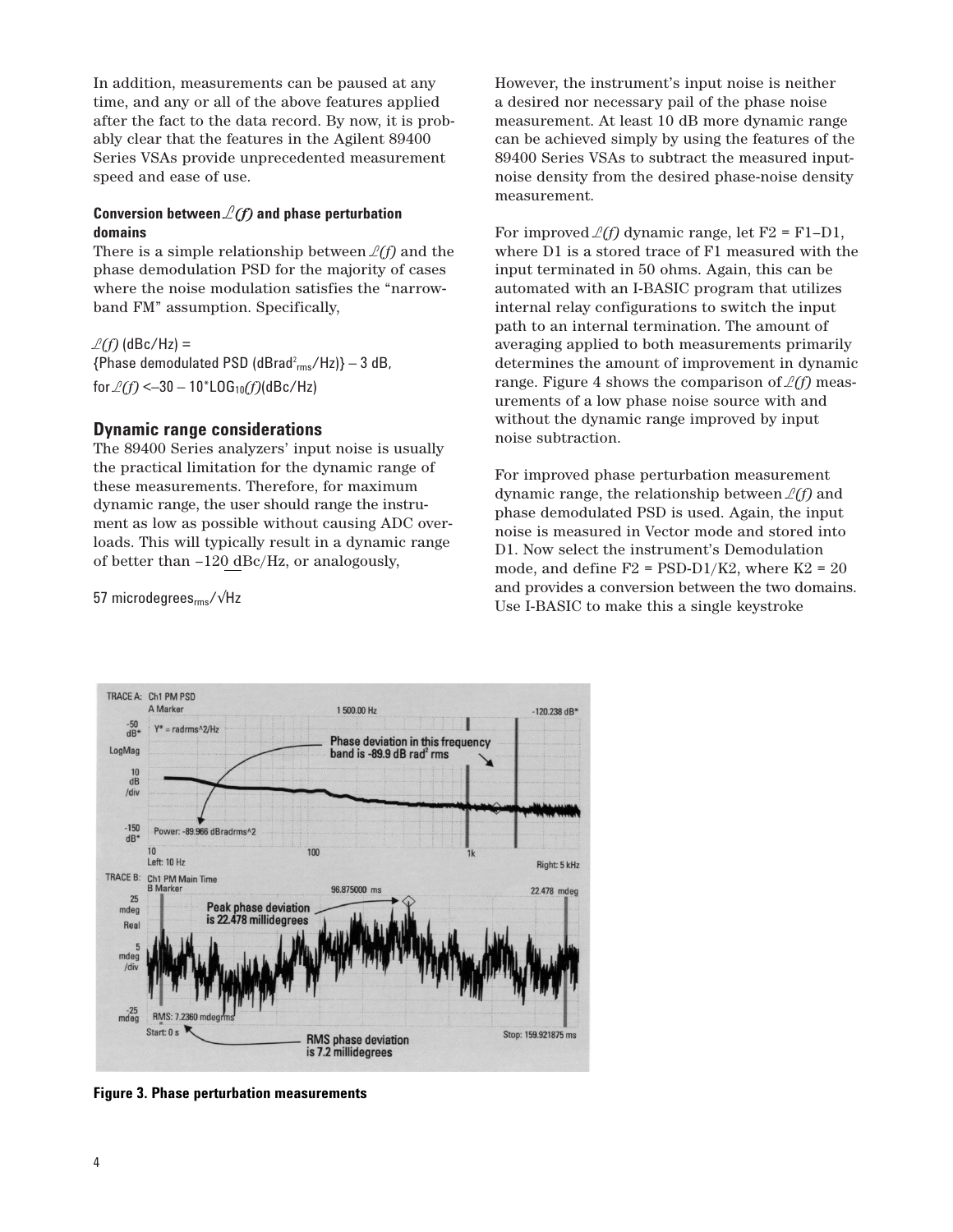measurement. Figure 5 shows a comparison of the measurement of a low phase noise source with and without the dynamic range improvement. Dynamic range of better than

 $-130$  *dBrad<sup>2</sup><sub>rms</sub>/Hz* or

```
20 microdegreesrms/√Hz
```
is achievable with this method; however, the improvement applies only to the spectral results, and cannot be applied to the time domain data.

## **State-of-the-art phase noise measurements**

For state-of-the-art in features, speed, and ease of use for all but the most demanding phase noise requirements, nothing surpasses the Agilent 89400 Series VSAs.

For systems with the most demanding phase noise requirements, choose the world standard Agilent 3048A phase noise measurement system.



**Figure 4. Dynamic range enhancement for** *L(f)* **measurement**



**Figure 5. Dynamic range improvement for phase perturbation measurements**